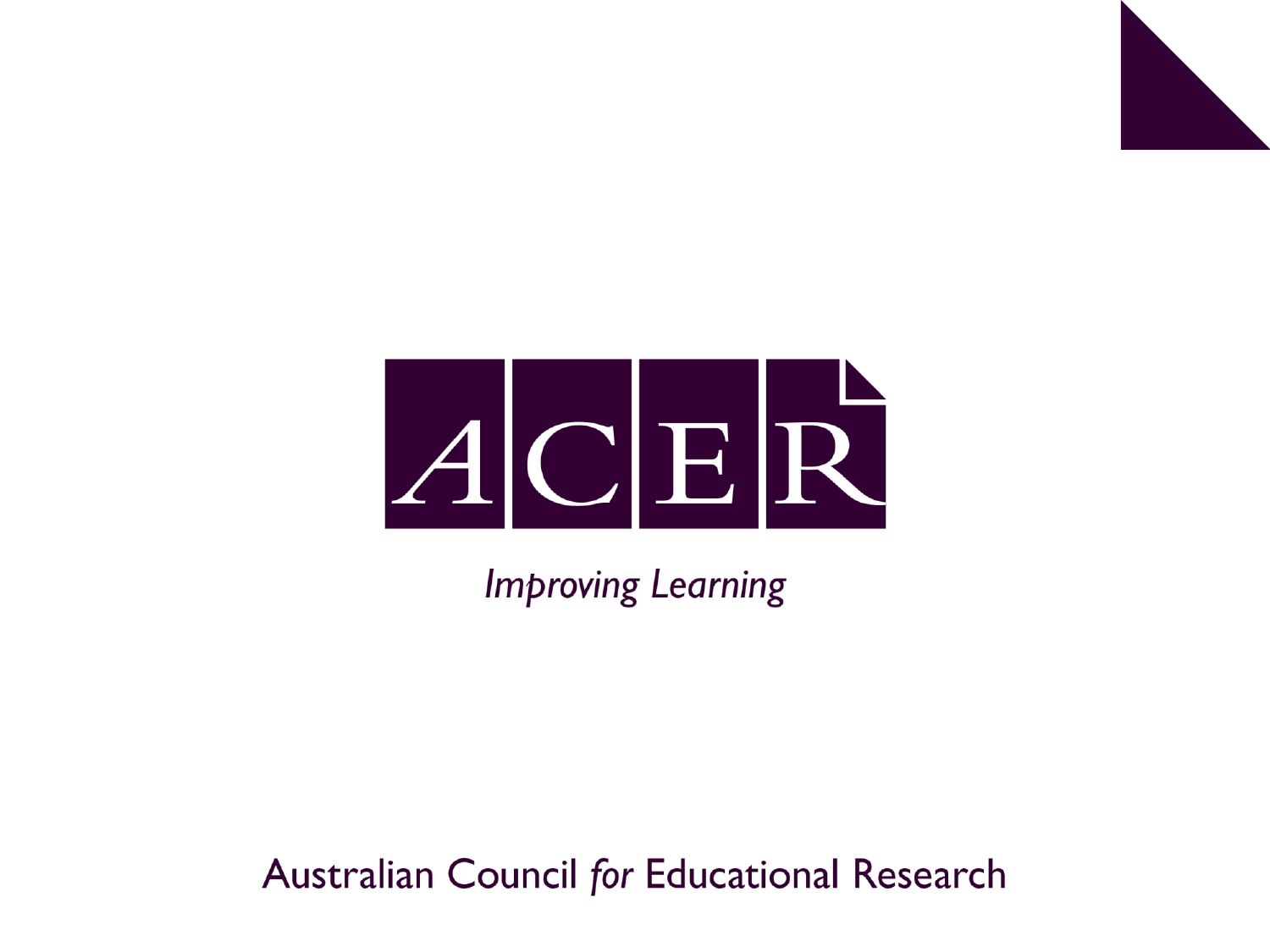

### Designing rubrics for authentic assessment

Dr. Katie Richardson Dr. Anne-Marie Chase

**Australian Council for Educational Research** 

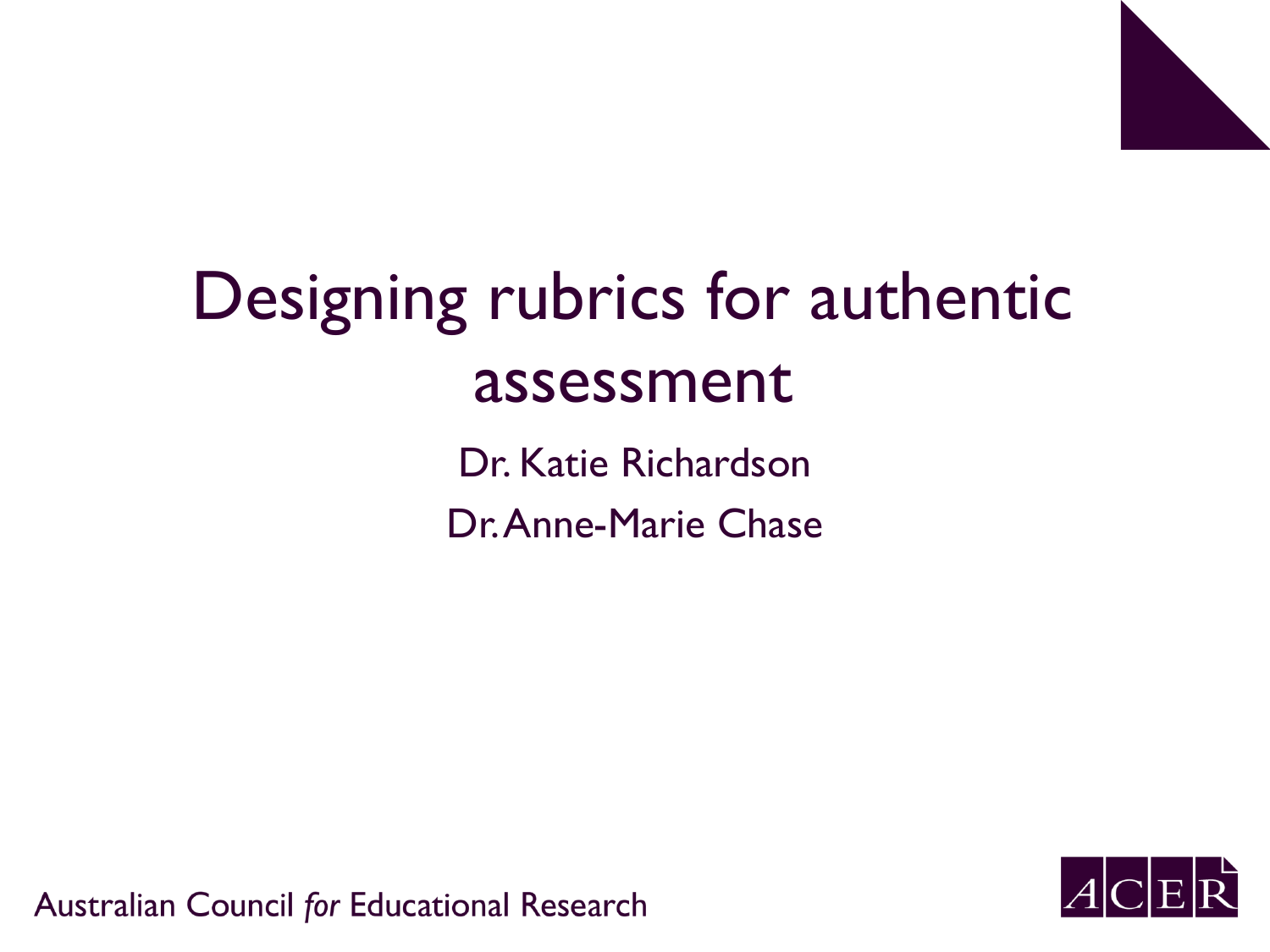#### Issues and opportunities with developing rubrics for authentic assessment

#### **Validity**

- Construct relevance
- Accuracy in measuring the levels of student progress
- Accuracy of inferences about learning progress and alignment of learning goals
- Accuracy and usability of feedback and feedforward

(Menéndez-Varela & Gregori-Giralt, 2016; Novak, 1996)

#### **Accountability**

- Ethics
- Equity (Herman & Klein, 1996)
- Transparency
- Demonstration of mastery of concepts and skills/alignment of assessment with ULOs

#### **Usability**

- Flexibility prescriptive vs. enabling creativity (Gough, 2006)
- Teaching and learning
- Feedback and feedforward multiple assessments over time that feed into each other
- Self and peer assessment
- Analysis of the task validity and reliability
- Multiple entry and exit points to enable the full range of abilities (Raposo-Rivas & Gallego-Arrufat, 2016)

#### **Reliability**

- Type of rubric Analytic vs. Holistic
- Interrater reliability (Büyükkidik & Anil, 2015).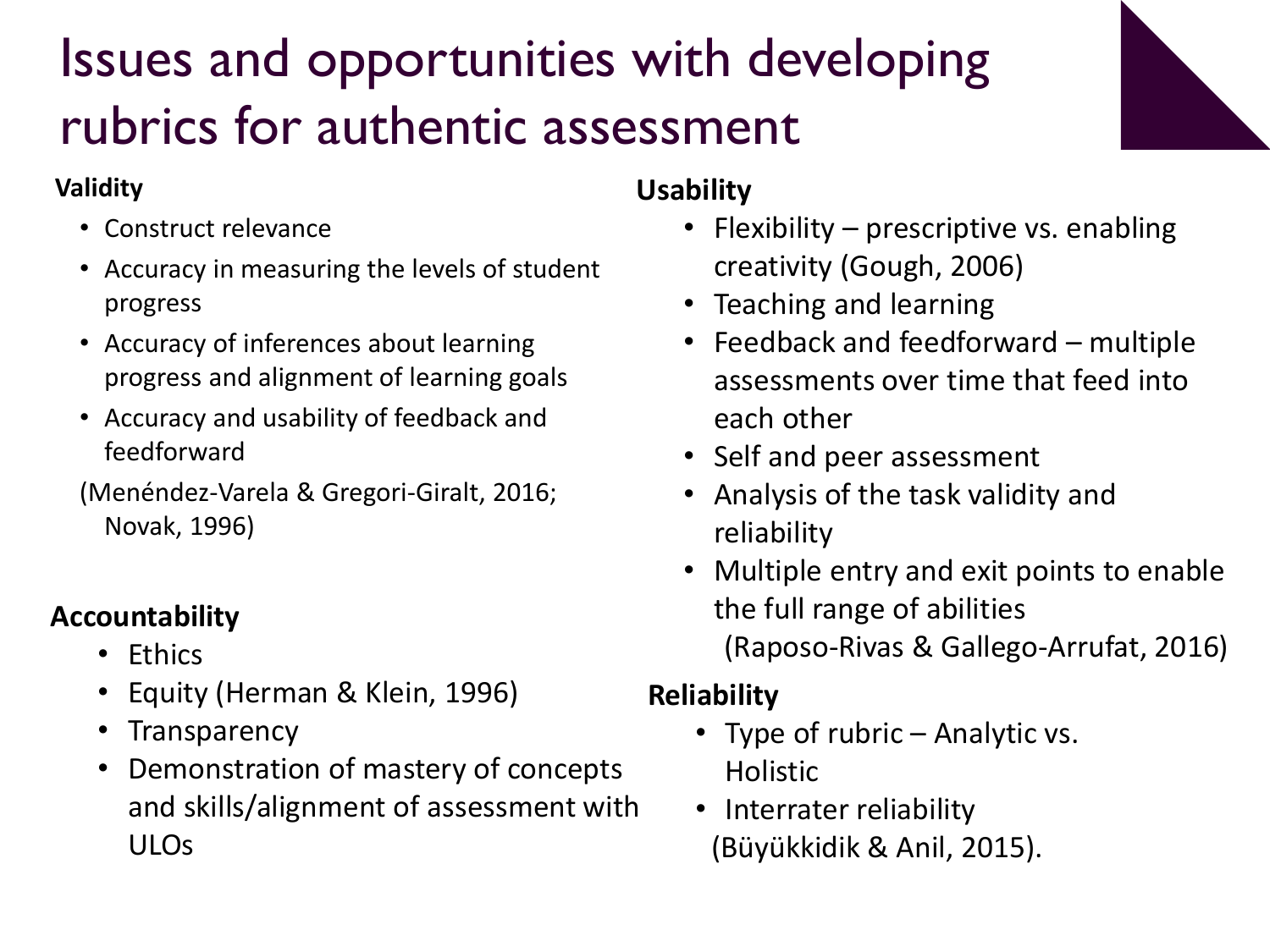### Example

**Subject/Unit:** Using assessment evidence to inform teaching and learning **Assessment:** Portfolio

**Assessment Task 1:** first artefact entry

**Topic of artefact entry:** *Using evidence to inform teaching and learning decisions*  Note: There are multiple assessments and rubrics over time designed to provide feedback and feedforward into the development of the final product.

Assessment Task 2 focuses on self- and peer-assessment, and formative feedback on the first artefact entry.

#### **Relevant ULOs:**

1. Students will develop knowledge of research related to the effective use of assessment information to inform teaching practice

4. Students will develop expertise in using evidence to inform teaching and learning decisions

**AQF level 8 skills:** Critical analysis, evaluation, transforming information, generate, transmit solutions to complex problems, transmit knowledge, skills and ideas to others.

#### **Note: The SAME rubric is used for each of the different artefact entries**  later. (This way, you can analyse progress clearly and simplify expectations).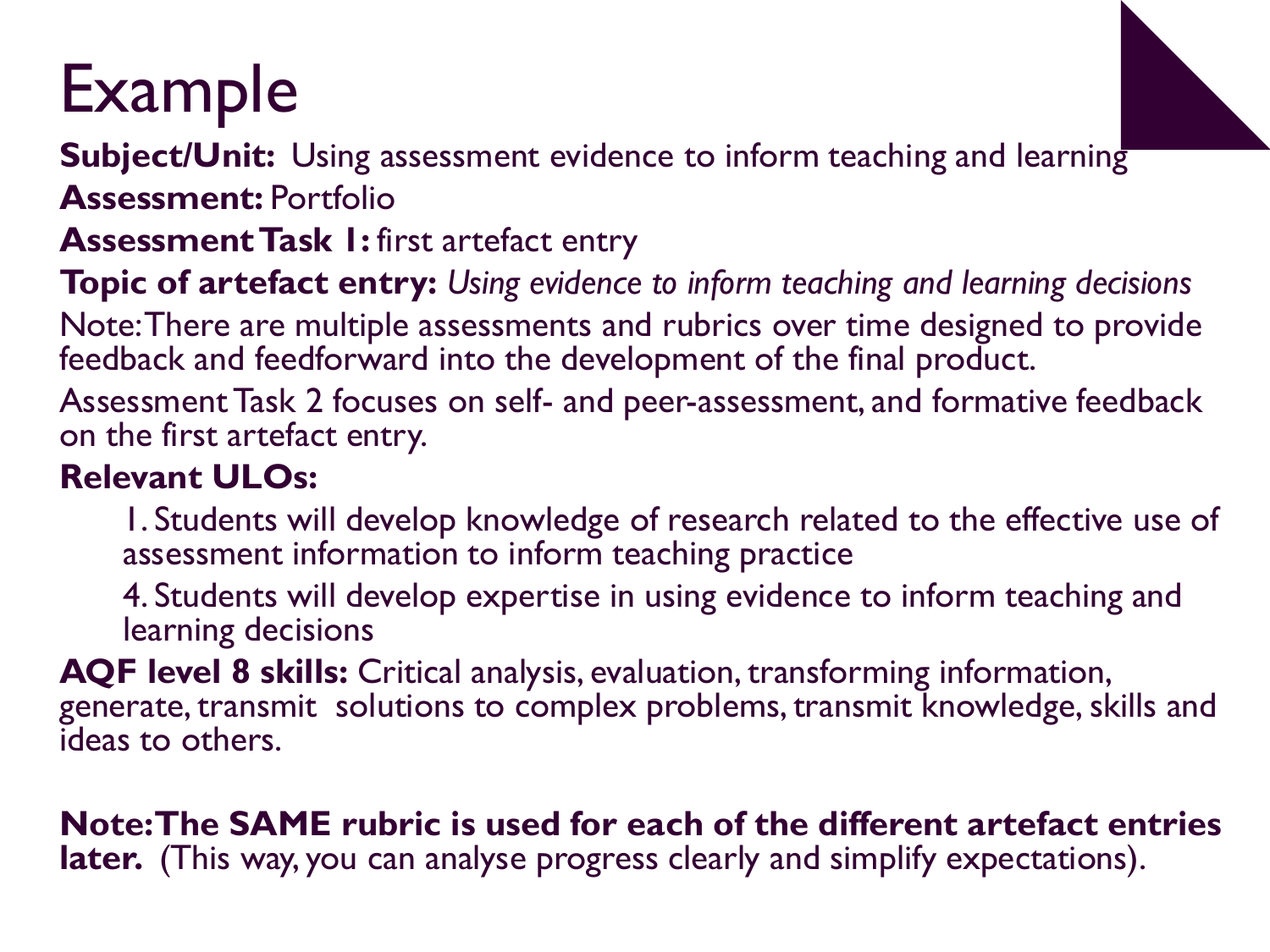### Task Description



Create the first artefact entry for your digital portfolio. It will be based on the following topic:

#### *Using evidence to inform teaching and learning decisions*

This artefact entry must relate to *your* work and it will be included in your final portfolio submission (see Assessment Task 3). The entry will comprise the following:

The artefact: (a representation of your work relating to *using evidence to inform teaching and learning* – this may relate to an individual student, a class, your school or workplace, etc. depending on your context

Commentary and critical reflection:

This element will need to:

- demonstrate how the artefact represents the topic,
- reflect your work context
- relate to relevant literature/theory. You will need to reference a range of professional readings from this course as well as demonstrate wider reading.
- provide critical analysis of your work, including how your reflections and critique of the literature will inform your future development in this area.

(850 words, not including the artefact itself)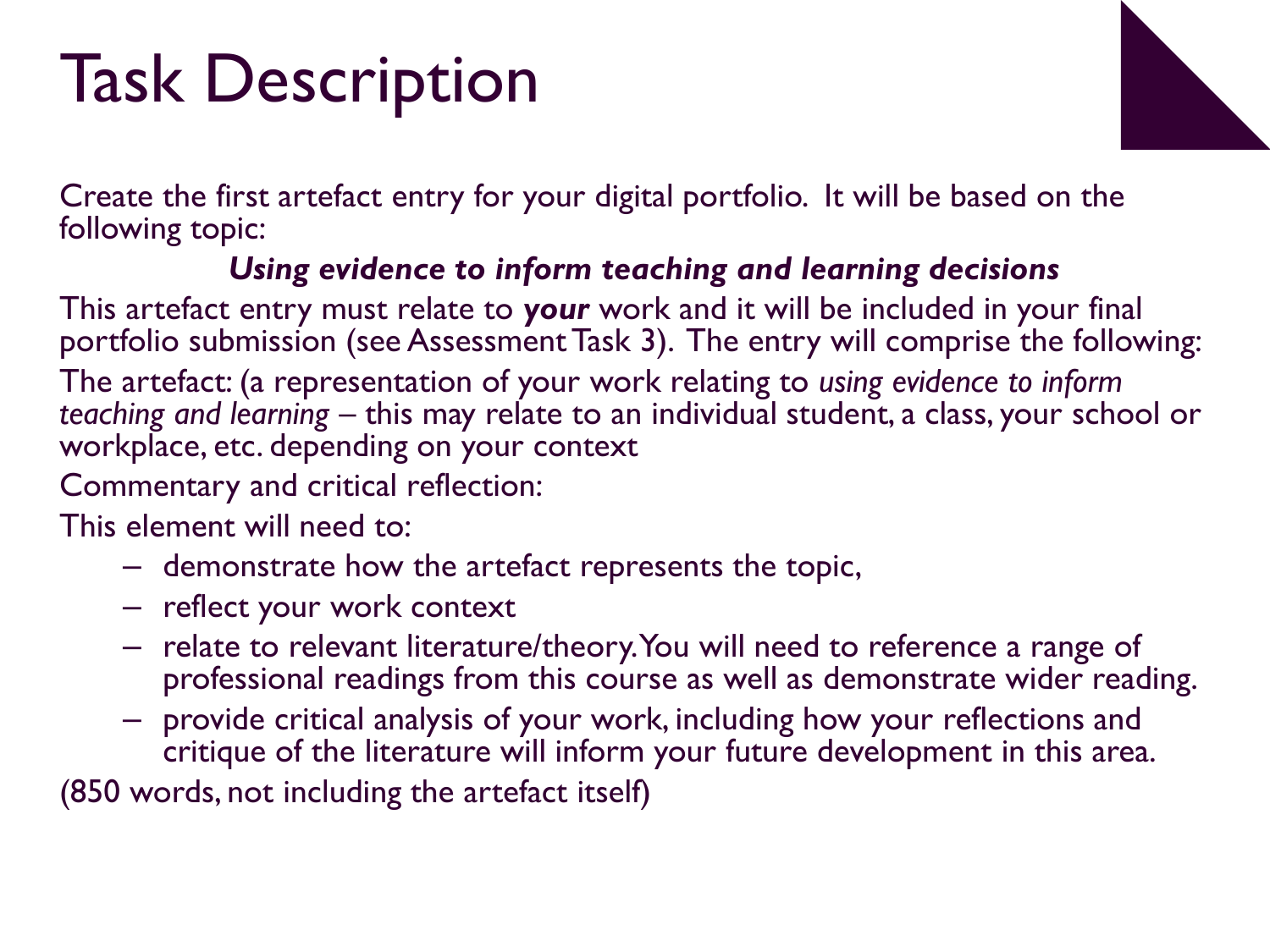### Step 1: Determining the constructs that will be assessed





The main ideas that are assessed in this assignment are:

Communicating critical thinking

Knowledge and practice of using assessment to inform teaching and learning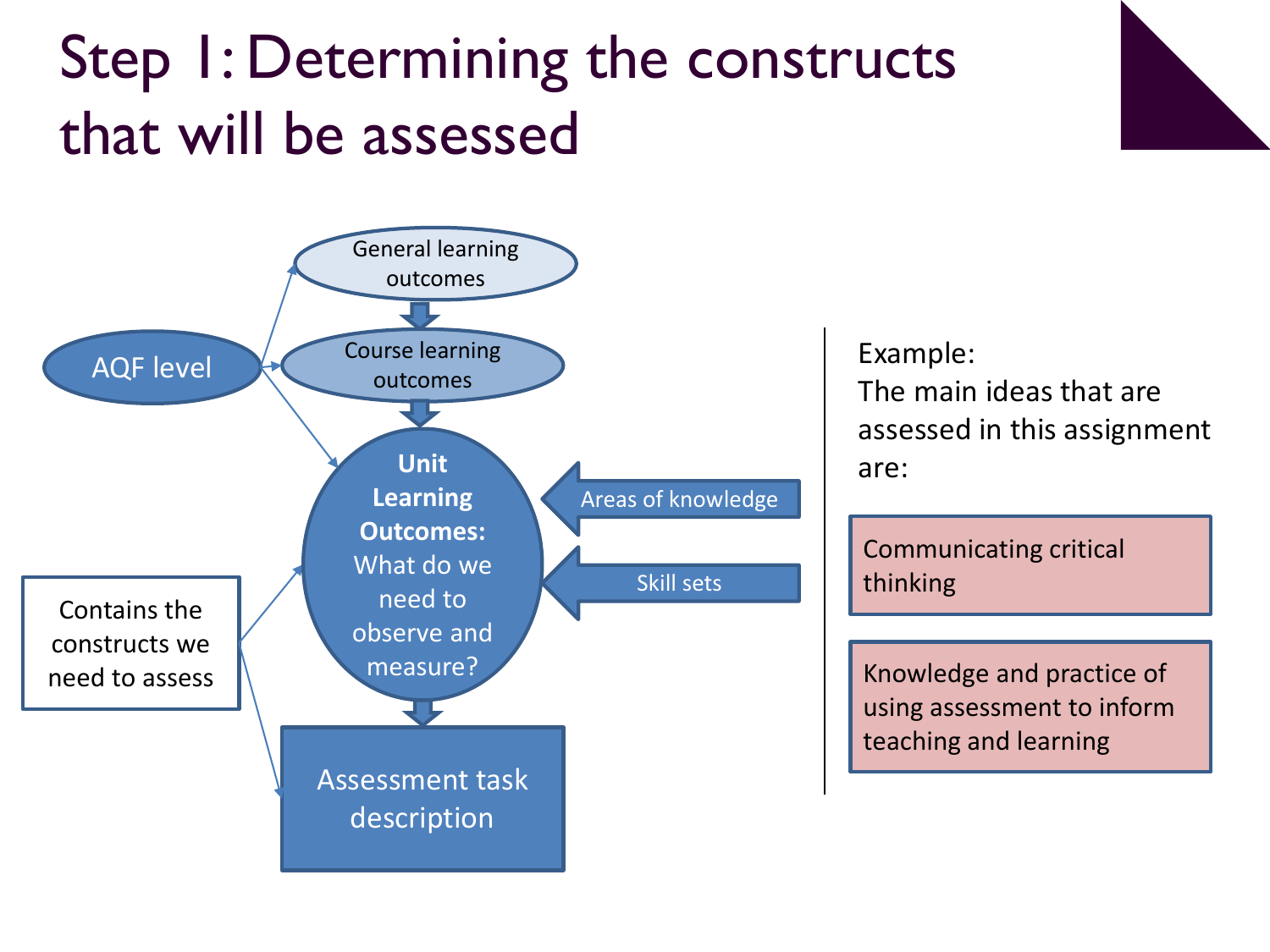#### Step 2: Breaking down the constructs into a set of broad capabilities that need to be observed



4. Academic Communication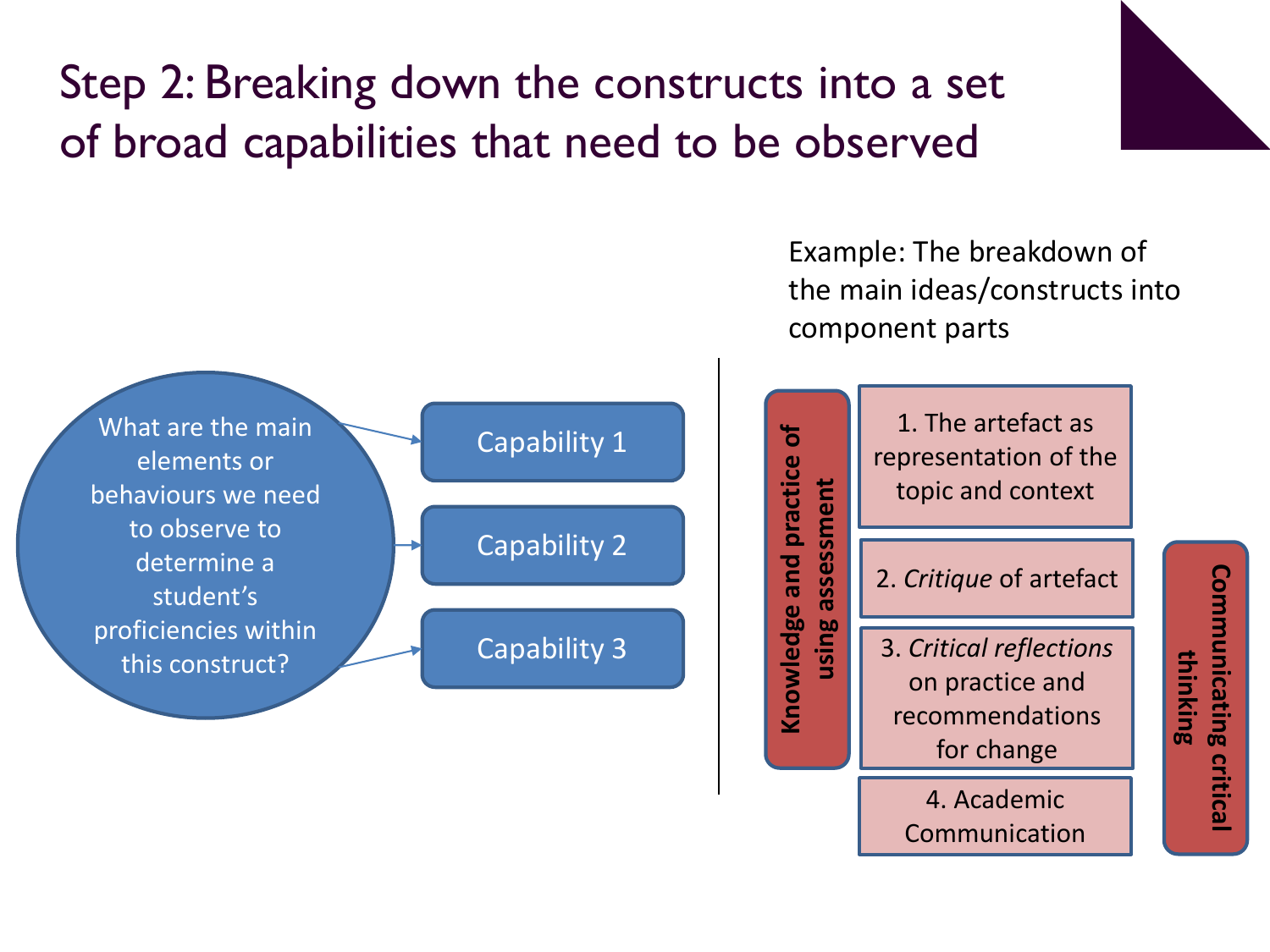# capabilities into indicative behaviours (indicators or criteria)



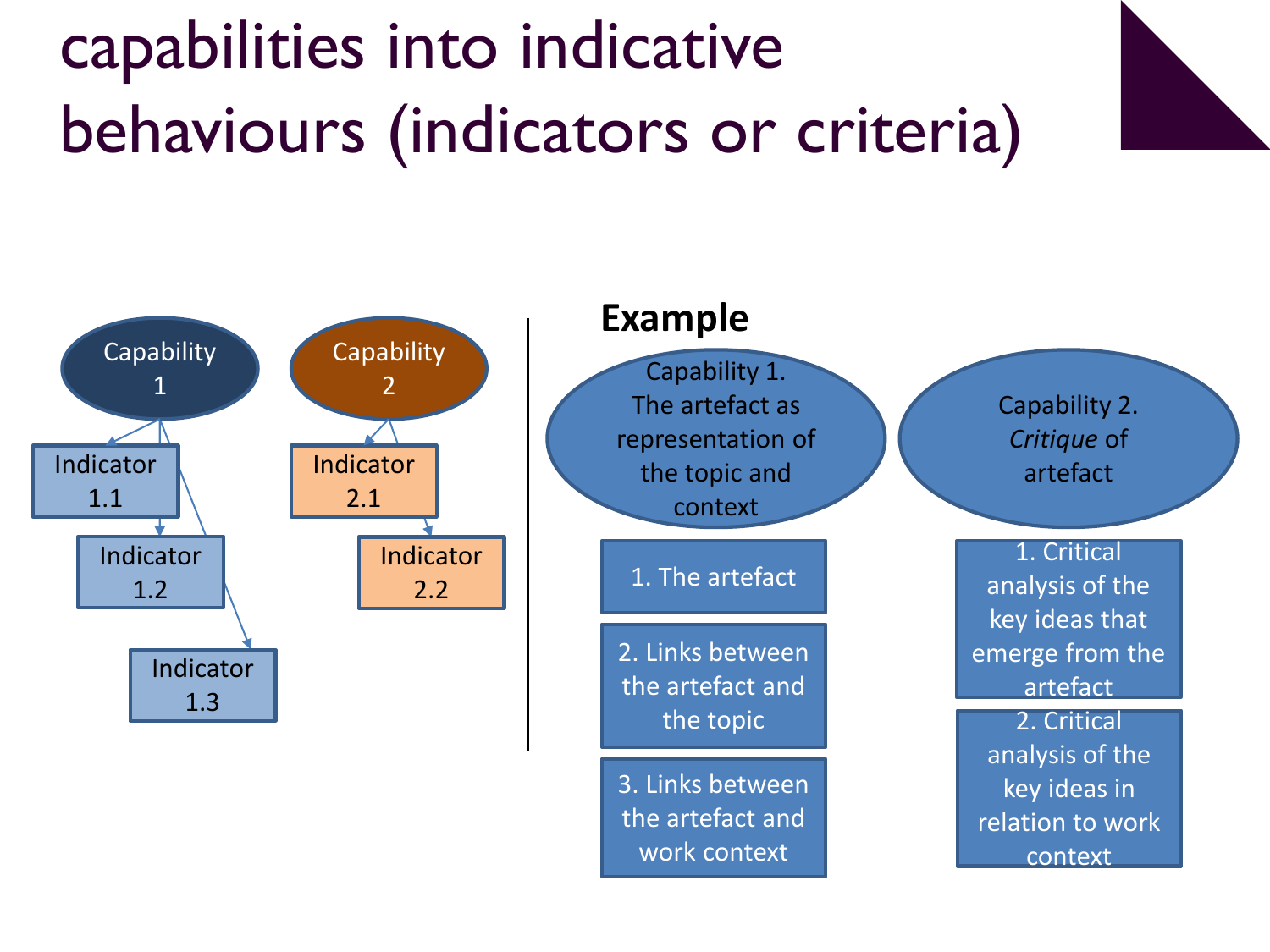### Step 4: Determining the different levels of proficiency



|           | <b>E.g. Revised Bloom's</b><br><b>Taxonomy</b> |  |
|-----------|------------------------------------------------|--|
|           | Create                                         |  |
| cognitive | Evaluate                                       |  |
| levels    | Analyse                                        |  |
|           | Apply                                          |  |
|           | Understand                                     |  |
|           | Remember                                       |  |

athwohl & Anderson, 2002)

| <b>Developmental taxonomies</b>      | What are you trying to assess?                     |  |  |
|--------------------------------------|----------------------------------------------------|--|--|
| <b>Bloom's Taxonomy</b>              | Cognitive skills - higher order thinking           |  |  |
| Dreyfus' model of skills acquisition | <b>Practical skills</b>                            |  |  |
| SOLO taxonomy                        | Increasing complexity of thought or<br>application |  |  |
| Krathwohl's Affective Domain         | Attitudinal progress                               |  |  |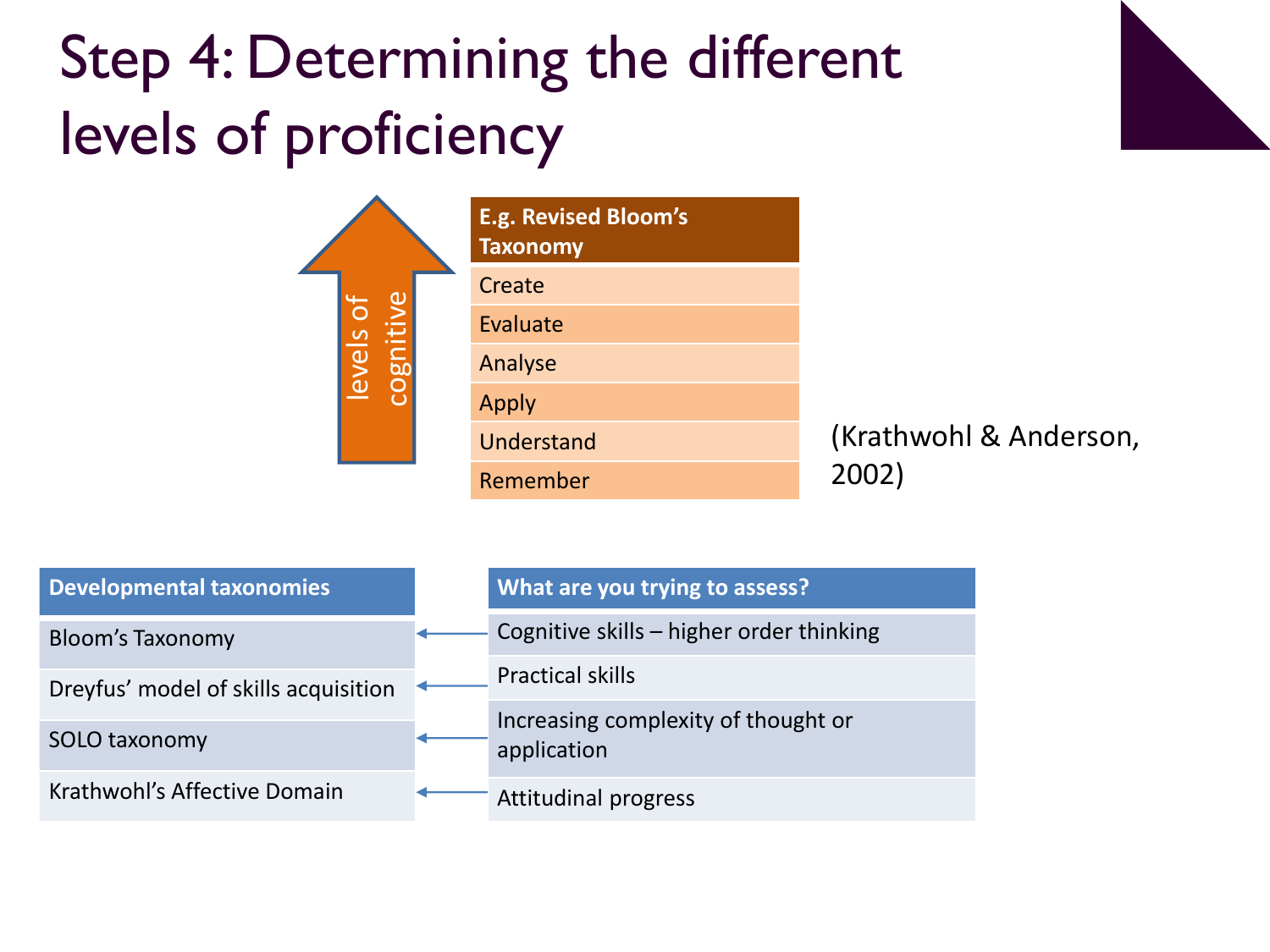## Step 4: Determining the different levels of proficiency



The scoring system is one-for-one (one mark per level of achievement) which enables clarity and analysability. In other words, the knowledge level is worth 1 mark, the Evaluate level is worth 4 marks

|                                                                      |                                                                                     | <b>Not</b><br>demonstrated                                                                                                                                                              | Know &<br><b>Understand</b>                                                            | <b>Apply</b>                                                                                                        | <b>Analyse</b>                                                                                                   | Evaluate &<br>create                                                                                           |  |  |
|----------------------------------------------------------------------|-------------------------------------------------------------------------------------|-----------------------------------------------------------------------------------------------------------------------------------------------------------------------------------------|----------------------------------------------------------------------------------------|---------------------------------------------------------------------------------------------------------------------|------------------------------------------------------------------------------------------------------------------|----------------------------------------------------------------------------------------------------------------|--|--|
| Capability 2.<br>Critique of<br>artefact                             | 2.1 Critical<br>analysis of<br>the key<br>ideas that<br>emerge from<br>the artefact | Key ideas that<br>emerge from<br>the artefact<br>are not<br>discussed                                                                                                                   | Ideas relating<br>to the topic<br>that emerge<br>from the<br>artefact are<br>mentioned | Ideas relating<br>to the topic<br>that emerge<br>from the<br>artefact are<br>explained<br>and linked<br>with theory | Key ideas<br>relating to<br>the topic that<br>emerge from<br>the artefact<br>are analysed<br>using theory<br>and | Key ideas<br>relating to<br>the topic that<br>emerge from<br>the artefact<br>are critiqued<br>and<br>evaluated |  |  |
| Note that<br>topics for each<br>artefact are                         |                                                                                     |                                                                                                                                                                                         |                                                                                        | and<br>literature.                                                                                                  | literature.                                                                                                      | using theory<br>and<br>literature.                                                                             |  |  |
| given in the<br>task<br>description,<br>and reflected<br>in the ULOs |                                                                                     | Notice the verbs describe the quality of<br>performance that is achieved at this level.<br>Also note that there are clear quality differences<br>that are observable between each level |                                                                                        |                                                                                                                     |                                                                                                                  |                                                                                                                |  |  |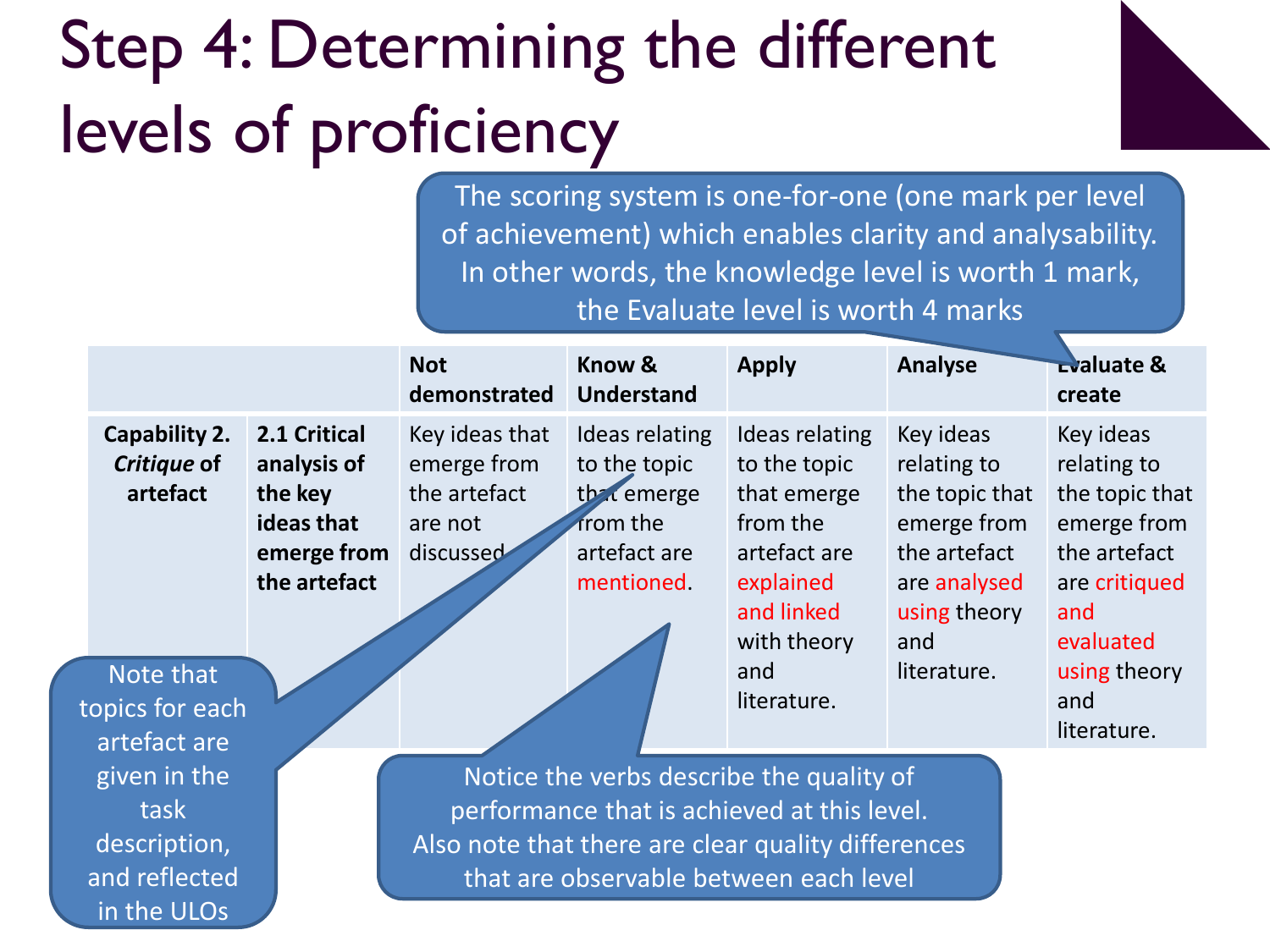### Paradox



There is a balance between:

- making the rubrics too prescriptive (and therefore inflexible and unable to allow for creativity or out-of-thebox thinking), and
- being too broad or general in the rubrics (therefore, not providing enough structure for students and teachers to gain common understanding of the requirements).

How do we mitigate these issues, particularly with very broad authentic forms of assessment?